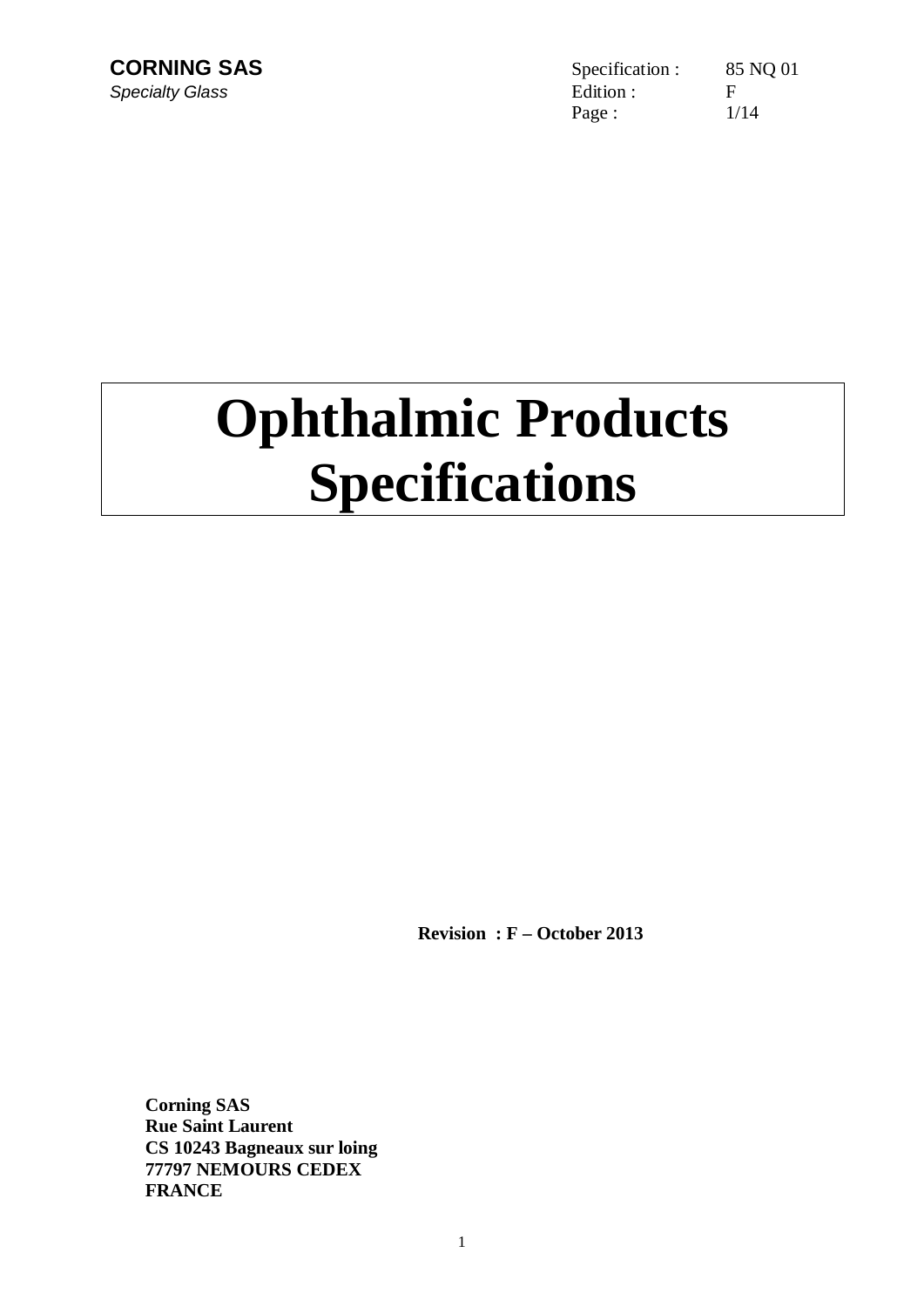# **Revision record:**

| Revision date | Page revised   | Description                                                                       |
|---------------|----------------|-----------------------------------------------------------------------------------|
| 30/12/2003    | $\overline{4}$ | <b>Scope</b> - Added Uppers Segments                                              |
|               | 7              | Curvature - Clarified definition                                                  |
|               | 10             | <b>Segments</b> - Created specific paragraph                                      |
|               | 10             | <u>Birefringence</u> – Added Uppers Segments                                      |
|               | 11             | Refractive Index - Added Uppers Segments                                          |
|               | 11             | $Striae - Clarified wording$                                                      |
|               | 12             | Dimensions – Added specifications for segments                                    |
|               | 13             | Dimensions – Added specifications for buttons                                     |
|               | 14             | $\frac{\text{Gobs}}{\text{A}}$ – Added specifications for pressed or free<br>gobs |
| 07/10/2013    |                | Plant Address and Name changed                                                    |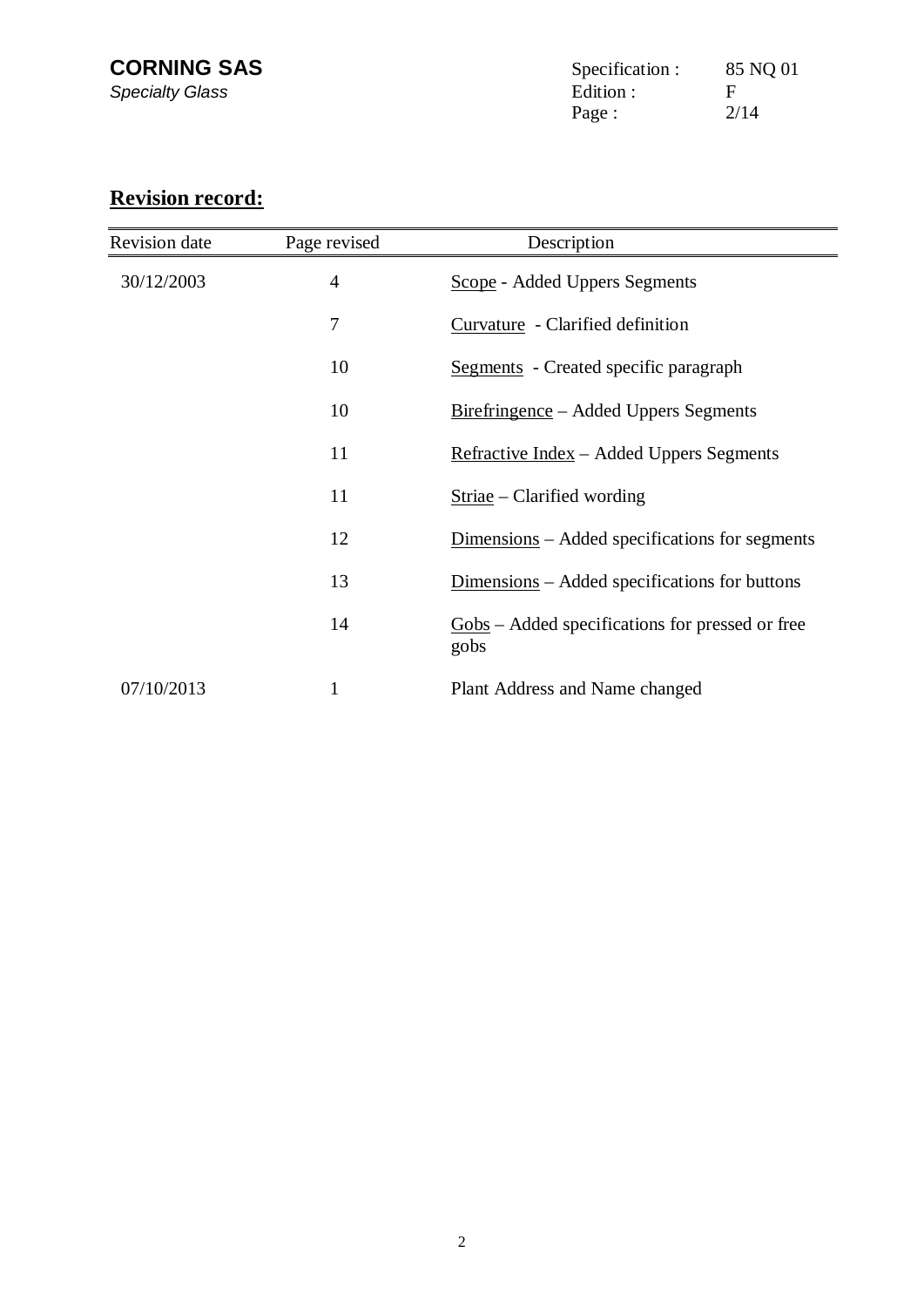**CORNING SAS Specialty Glass** 

| Specification : | 85 NQ 01 |
|-----------------|----------|
| Edition :       | F        |
| Page :          | 3/14     |

# **INDEX**

| 1.                 |                  |  |
|--------------------|------------------|--|
| 2.                 |                  |  |
| 2.1.               |                  |  |
|                    | 2.1.1.           |  |
|                    | 2.1.2.           |  |
|                    | 2.1.3.           |  |
| 2.2.               |                  |  |
|                    | 2.2.1.           |  |
|                    | 2.2.2.           |  |
|                    | 2.2.3.           |  |
| 2.3.               |                  |  |
|                    | 2.3.1.           |  |
|                    | 2.3.2.           |  |
|                    | 2.3.3.           |  |
|                    | 2.3.4.<br>2.3.5. |  |
|                    | 2.3.6.           |  |
|                    |                  |  |
| 2.4.               |                  |  |
|                    | 2.4.1.           |  |
|                    | 2.4.2.           |  |
|                    | 2.4.3.           |  |
| 3.                 |                  |  |
| 3.1.               |                  |  |
|                    | 3.1.1.           |  |
|                    | 3.1.2.           |  |
|                    | 3.1.3.           |  |
| 3.2.               |                  |  |
|                    | 3.2.1.           |  |
|                    | 3.2.2.           |  |
|                    | 3.2.3.           |  |
|                    |                  |  |
|                    | 3.3.1.           |  |
|                    | 3.3.2.           |  |
|                    | 3.3.3.           |  |
|                    | 3.3.4.           |  |
|                    | 3.3.5.           |  |
| <b>3.4.</b>        |                  |  |
|                    | 3.4.1.           |  |
|                    | 3.4.2.           |  |
| $\boldsymbol{4}$ . |                  |  |
| 4.1.               |                  |  |
| 4.2.               |                  |  |
| 4.3.               |                  |  |
|                    |                  |  |
| 4.4.               |                  |  |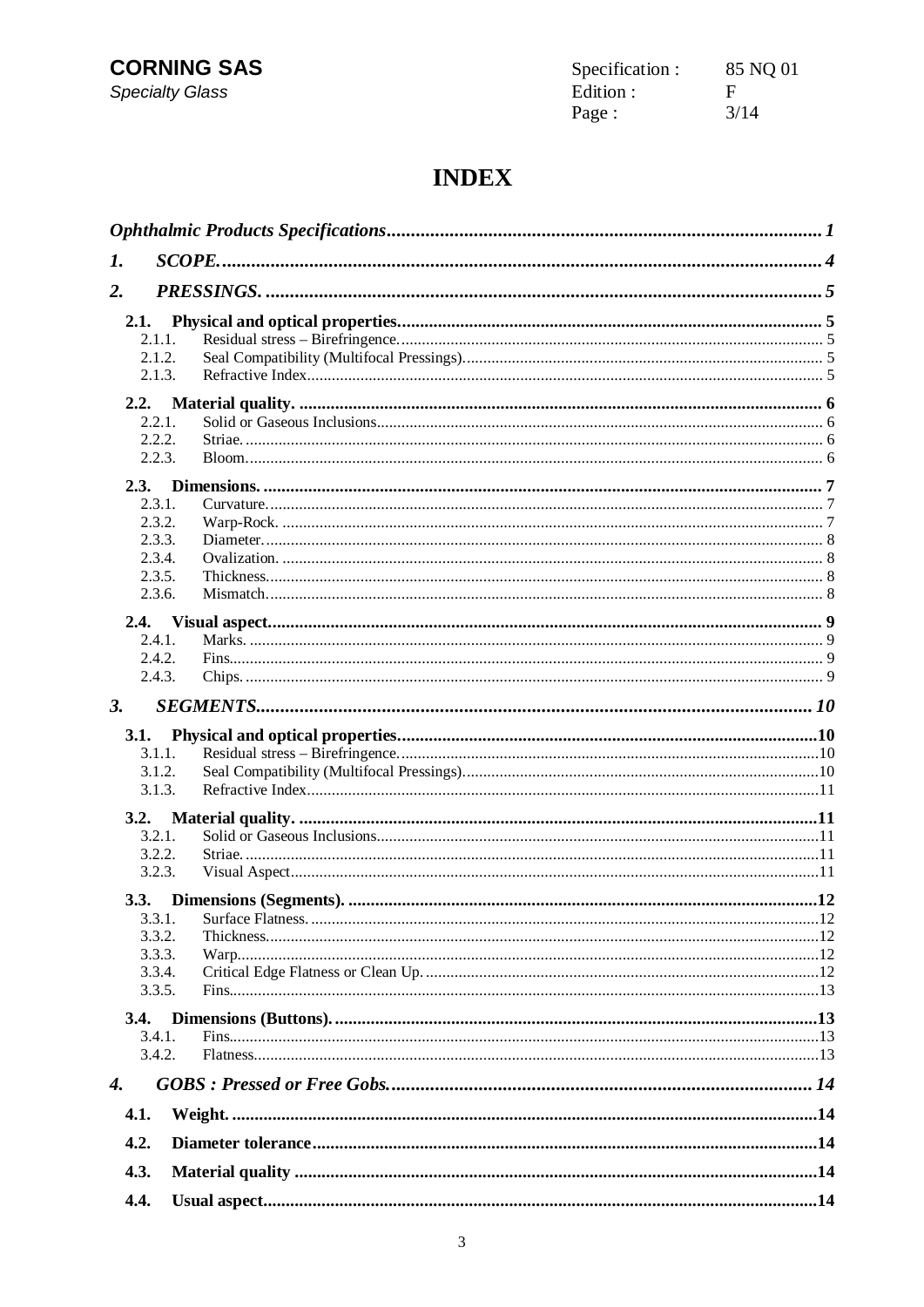# **1. SCOPE.**

Unless otherwise specified on the product drawings, this Product Specification shall apply to ophthalmic pressings and segments, manufactured by Corning SAS Ophthalmic Division.

This specification contains the following sections :

- x *Optical and Physical properties*
- *Material quality*
- x *Dimensions*
- *Visual aspect*

For the purpose of this document, the following product categories are used :

| Categories            | <b>Product type</b>                                        |
|-----------------------|------------------------------------------------------------|
| <b>Standard</b>       | Non photochromic glasses with refractive index $\leq 1.65$ |
| <b>High Index</b>     | Non photochromic glasses with refractive index $> 1.65$    |
| <b>Photochromic</b>   | Photochromic glasses with refractive index 1.5 to 1.6      |
| <b>Barium Segment</b> | Lower barium segments glasses                              |
| <b>Upper Segment</b>  | Upper segments glasses                                     |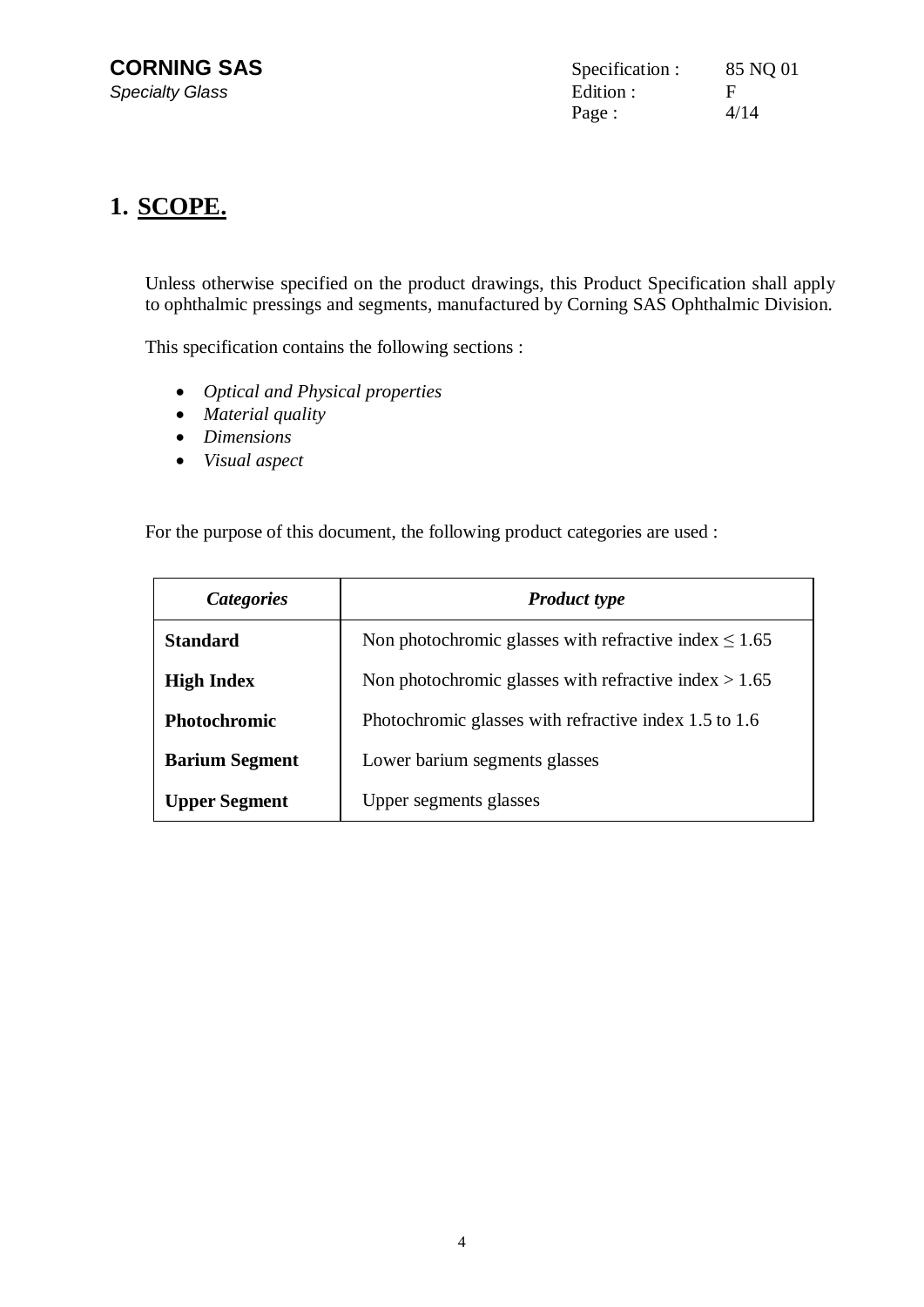# **2. PRESSINGS.**

## **2.1. Physical and optical properties.**

#### **2.1.1. Residual stress – Birefringence.**

The birefringence resulting from residual stresses shall not produce a relative retardation, or path difference greater than:

|                      | <b>Product Category</b> |                 | <b>Maximum</b><br>path difference |
|----------------------|-------------------------|-----------------|-----------------------------------|
| <b>Standards</b>     |                         |                 | $100$ nm/cm                       |
| High-index           |                         |                 | $100$ nm/cm                       |
| Photochromics $CT <$ |                         | $12 \text{ mm}$ | $150$ nm/cm                       |
|                      | $\rightarrow$           | $12 \text{ mm}$ | $200$ nm/cm                       |

#### **2.1.2. Seal Compatibility (Multifocal Pressings).**

Seal compatibility of different glasses and barium segments is described in the corresponding technical data sheets.

#### **2.1.3. Refractive Index.**

The nominal value of the refractive index  $n_d$ , for the helium line ( $\lambda = 587.6$  nm), is specified in the product technical data sheet. Tolerances are as follow :

| <b>Product Category</b> |                  | <b>Tolerances</b> |
|-------------------------|------------------|-------------------|
| Single Vision Standards |                  | $+/-$ 0.00100     |
|                         | Photochromics    | $+/- 0.00100$     |
|                         | High Index       | $+/-$ 0.00150     |
| Multifocal              | <b>Standards</b> | $+/-$ 0.00020     |
|                         | Photochromics    | $+/-$ 0.00025     |

For multifocal glasses, the refractive index value is determined for an annealing rate of 1°C/minute .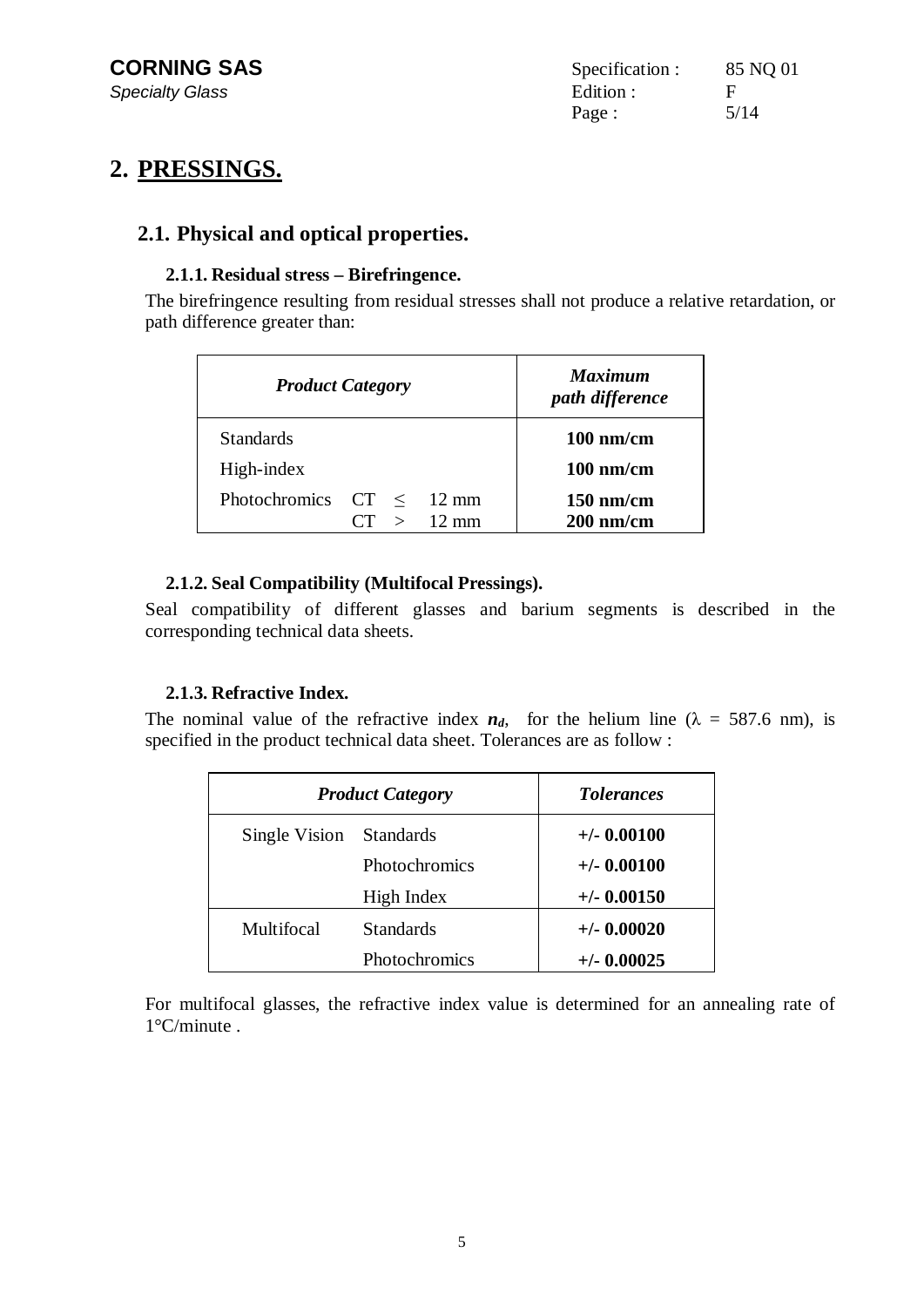#### **2.2. Material quality.**

#### **2.2.1. Solid or Gaseous Inclusions.**

Solid or gaseous inclusions, larger than 0.06 mm, and located below the maximum penetration are not allowed.

In a given lot, the maximum allowed percentage of defective units for inclusions is 1.5 %.

#### **2.2.2. Striae.**

Glass heterogeneity caused by a rapid change of refractive index are not allowed.

#### **2.2.3. Bloom.**

*Definition :* White or blue-tinted bloom located on the concave side. Penetration is measured : at the centre for plano or plus pressings.

*Specification :* 

at the edge for minus pressings.

| <b>Plano or Plus Pressings</b>   |                              | <b>Minus Pressings</b>        |                              |
|----------------------------------|------------------------------|-------------------------------|------------------------------|
| Center<br><b>Thickness</b><br>mm | Allowed<br>penetration<br>mm | <b>Center Thickness</b><br>mm | Allowed<br>penetration<br>mm |
| $T \leq 4.5$                     | 0.20                         | $T \leq 4.0$                  | 0.25                         |
| $4.5 < T \leq 6.0$               | 0.20                         | $4.0 < T \leq 5.0$            | 0.30                         |
| $6.0 < T \leq 8.5$               | 0.40                         | $5.0 < T \le 7.0$             | 0.35                         |
| $8.5 < T \le 11.0$               | 0.60                         | $7.0 < T \leq 9.0$            | 0.40                         |
| $11.0 < T \le 14.0$              | 0.60                         | $9.0 < T \le 12.0$            | 0.45                         |
| 14.0 < T                         | 0.60                         | $12.0 < T \le 16.0$           | 0.50                         |
|                                  |                              | 16.0 < T                      | 0.50                         |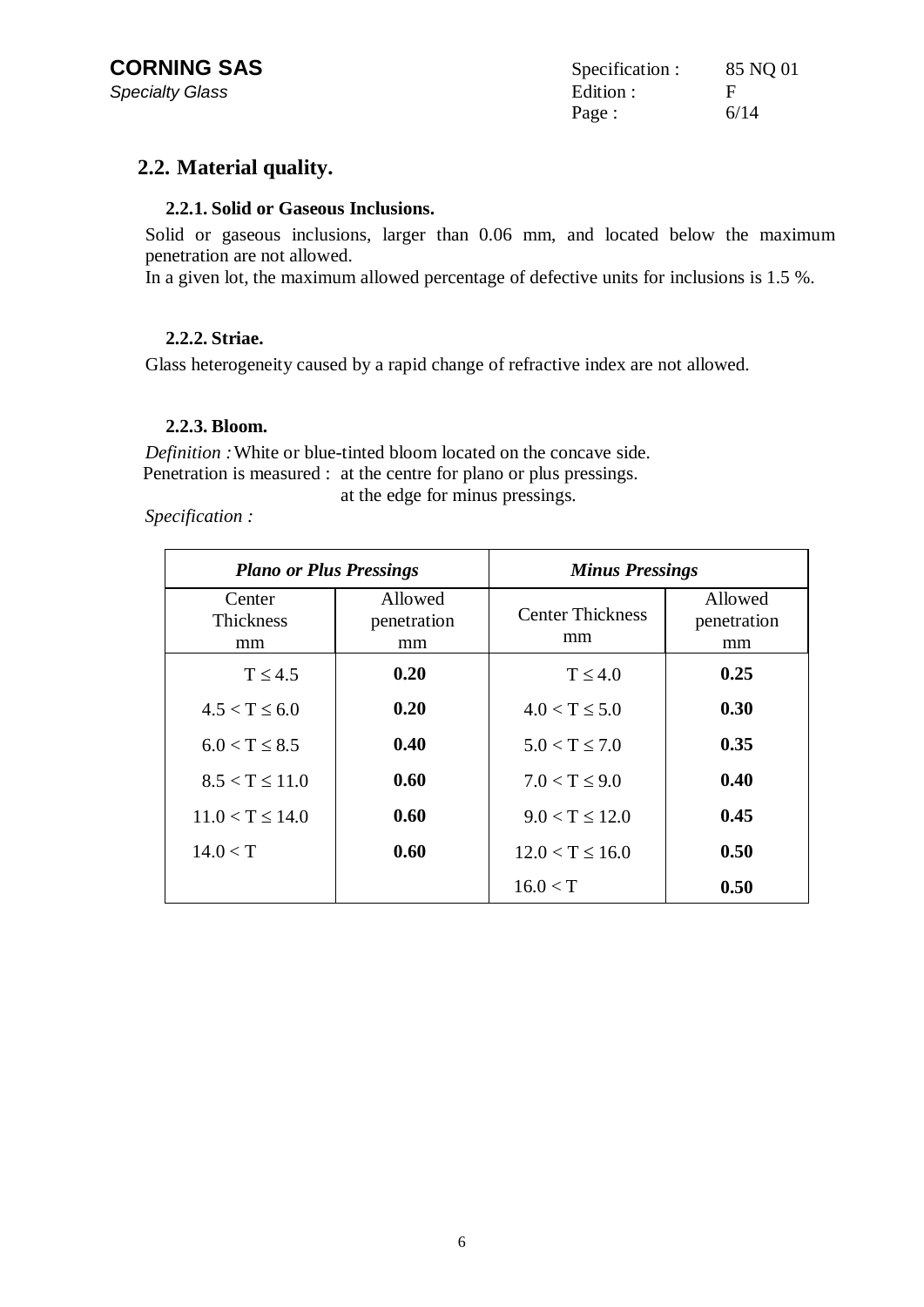### **2.3. Dimensions.**

#### **2.3.1. Curvature.**

*Definition :* The "clean up" value is the amount of material removed starting from initial contact, to completely true a surface to a specified radius.

*Measuring technique:* Gauges and calibrated wires as appropriate.

#### *Specification :*

| <b>Plano</b> and<br><b>Plus Pressings</b> | <b>Minus</b><br><b>Pressings</b>    | Maximum allowed value for clean up<br>$\boldsymbol{mm}$ |         |        |            |
|-------------------------------------------|-------------------------------------|---------------------------------------------------------|---------|--------|------------|
| Center thickness                          | Edge thickness                      | <b>Standards</b><br>photochromics                       | and     |        | High index |
| mm                                        | mm                                  | Convex                                                  | Concave | Convex | Concave    |
| $T \leq$<br>4.5                           | T <<br>4.0                          | 0.20                                                    | 0.25    | 0.30   | 0.40       |
| $4.5 < T \leq$<br>6.0                     | $\tau <$<br>-5.0<br>4.0             | 0.25                                                    | 0.30    | 0.35   | 0.45       |
| 6.0 < T < 8.5                             | $\langle T \leq 7.0 \rangle$<br>5.0 | 0.25                                                    | 0.35    | 0.35   | 0.50       |
| $8.5 < T \leq 11.0$                       | $\langle T \langle 9.0$<br>7.0      | 0.30                                                    | 0.40    | 0.40   | 0.55       |
| $11.0 < T \leq 14.0$                      | $9.0 < T \leq 12.0$                 | 0.35                                                    | 0.45    | 0.45   | 0.60       |
| $14.0 < T \leq 17.0$                      | $12.0 < T \leq 16.0$                | 0.40                                                    | 0.50    | 0.50   | 0.70       |
| $17.0 < T \leq 19.5$                      | $16.0 < T \leq 18.5$                | 0.40                                                    | 0.60    | 0.50   | 0.70       |
| $19.5 < T \leq 21.0$                      | $18.5 < T \leq 20.0$                | 0.50                                                    | 0.70    | 0.60   | 0.80       |
| $21.0 < T \leq 22.0$                      | $20.0 < T \leq 21.5$                | 0.50                                                    | 0.80    | 0.60   | 0.80       |

Prepressed countersink area : 0.30mm max.

#### **2.3.2. Warp-Rock.**

*Definition :* Deformation of the periphery of the concave side that causes the pressing not to lie uniformly on a flat surface.

*Measuring techniques:* Flat plate and feeler gauges.

*Specification* :

|                          | Allowed deformation (mm) |            |
|--------------------------|--------------------------|------------|
| Nominal diameter         | Standards /              | High index |
| Mm                       | Photochromics            |            |
| $50 < \emptyset \leq 55$ | 0.20                     | 0.25       |
| $55 < \emptyset \leq 60$ | 0.20                     | 0.25       |
| $60 < \emptyset \leq 65$ | 0.25                     | 0.30       |
| $65 < \emptyset \leq 70$ | 0.30                     | 0.35       |
| $70 < \emptyset \le 75$  | 0.30                     | 0.35       |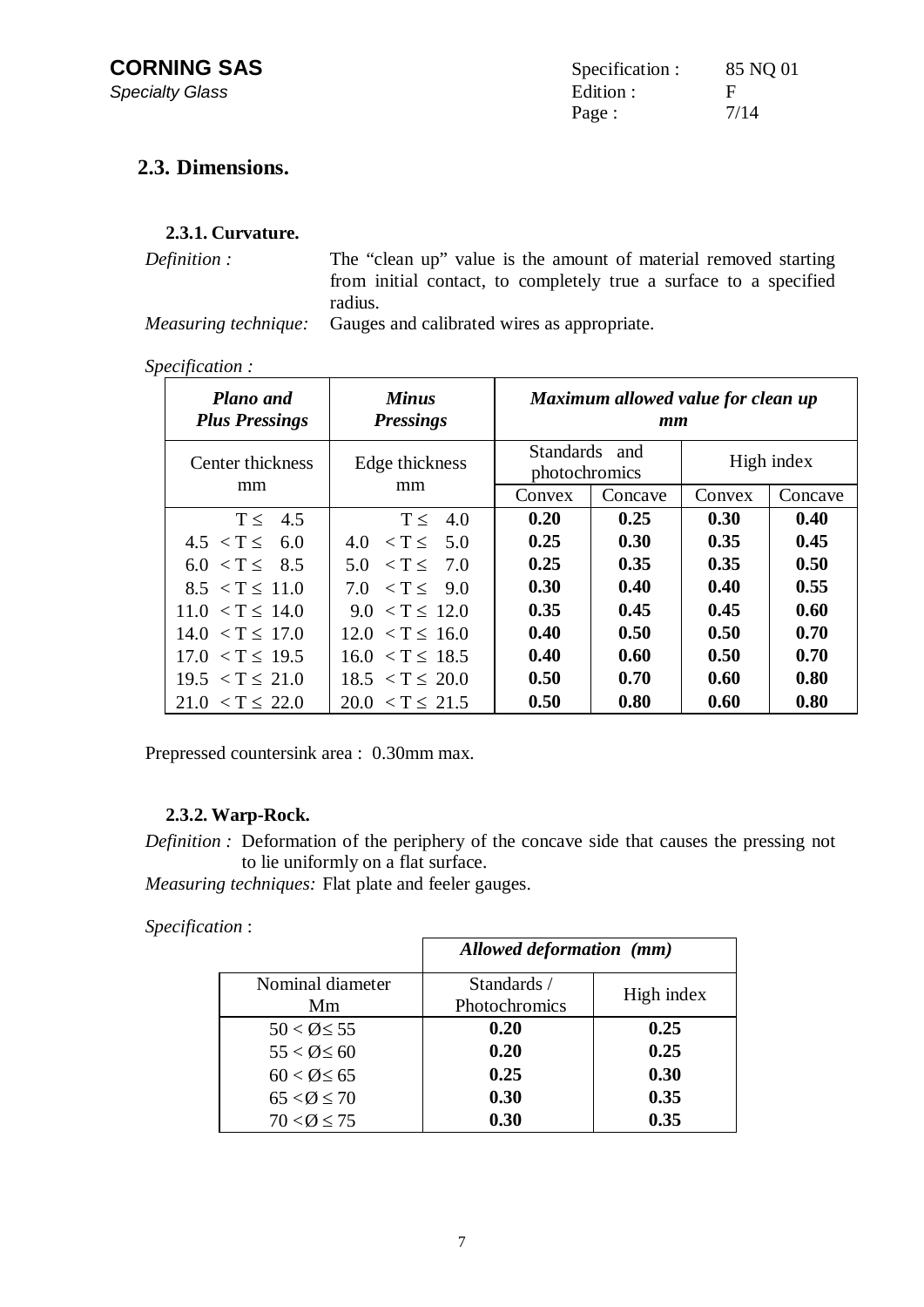#### **2.3.3. Diameter.**

*Specification :* 

| <b>Maximum Allowed Deviation from the Specified Value</b> |            |  |
|-----------------------------------------------------------|------------|--|
| (mm)                                                      |            |  |
| Standards and                                             | High Index |  |
| Photochromics                                             |            |  |
| $+0.10$                                                   | $+0.10$    |  |
| $-0.40$                                                   | $-0.50$    |  |

#### **2.3.4. Ovalization.**

*Definition* : Difference between the minimum and maximum diameters of the pieces. *Specification* :

| <b>Maximum Allowed Difference</b>  |                  |  |
|------------------------------------|------------------|--|
| <b>Standards and Photochromics</b> | High Index       |  |
| $0.5 \text{ mm}$                   | $0.6 \text{ mm}$ |  |

#### **2.3.5. Thickness.**

*Measuring techniques :* Dial gauge. *Specification :* Tolerances depend upon pressing weight :

| <b>Pressing weight</b><br>(in gr) | <b>Center Thickness</b><br><b>Tolerance</b> |
|-----------------------------------|---------------------------------------------|
| W < 40                            | $-0/ + 0.4$ mm                              |
| $40 < W \leq 70$                  | $-0/ + 0.5$ mm                              |
| 70 < W                            | $-0/ + 0.6$ mm                              |

#### **2.3.6. Mismatch.**

The off center of the concave surface from the convex surface is controlled by the change in the edge profile.

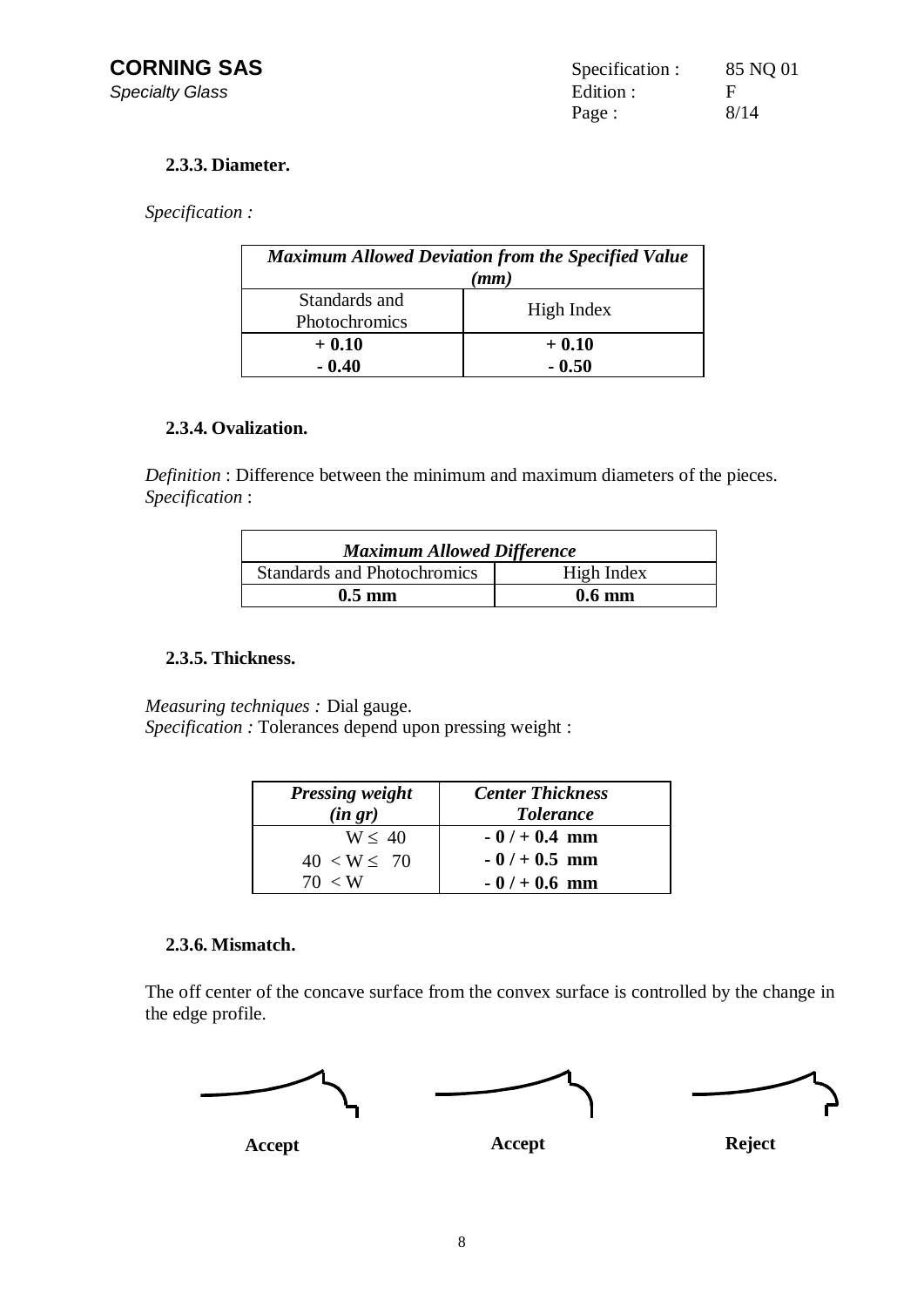| Specification : | 85 NQ 01 |
|-----------------|----------|
| Edition :       | E        |
| Page :          | 9/14     |

#### **2.4. Visual aspect.**

#### **2.4.1. Marks.**

Accidental marks or surface defects shall be eliminated after the removal of an amount of glass corresponding to the *clean-up value plus 0.2 mm.*

Example : For a standard or photochromic, plano or convex pressing, with a center thickness  $< 4.5$  mm, the quantity of material to be removed will be:

- Convex side :  $0.20 + 0.20 = 0.40$  mm
- Concave side:  $0.25 + 0.20 = 0.45$  mm

#### **2.4.2. Fins.**

#### *2.4.2.1. Horizontal Fins :*

0.10 mm max, included in the maximum diameter tolerance.

*2.4.2.2. Vertical Fins :* 

0.30 mm max.

#### **2.4.3. Chips.**

*2.4.3.1. Chips on the edge :* 



*Convex side*

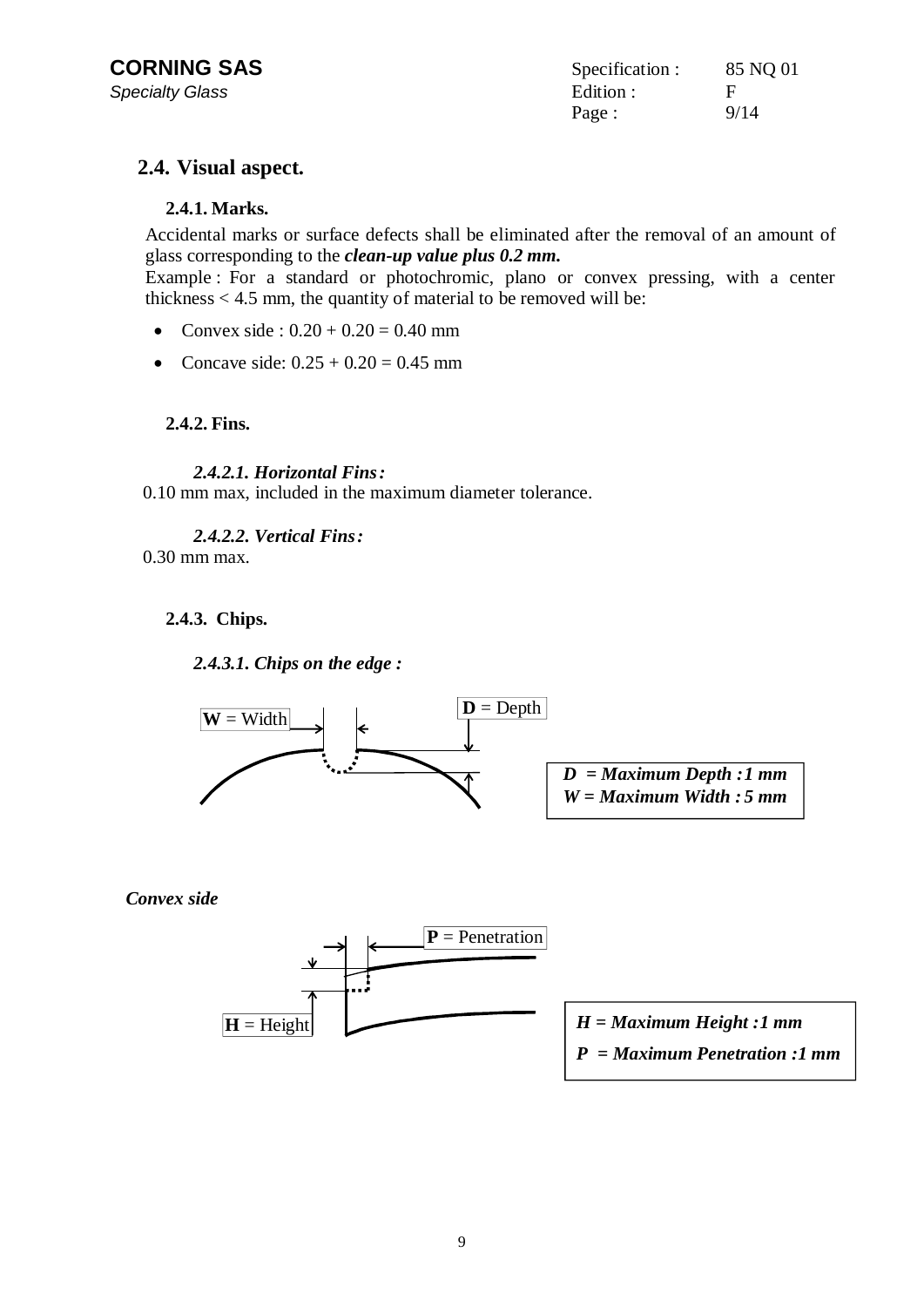**CORNING SAS** Specification : 85 NQ 01 **Specialty Glass** Figure **Edition** : Figure **Edition** : Figure **Edition** : Page : 10/14



*H = Maximum Height : 1 mm P = Maximum Penetration :1 mm*

#### *2.4.3.2.Chips on the side :*



- *D = Maximum Depth : Clean up value*
- *R = Maximum Radial Length: 5 mm*

# **3. SEGMENTS.**

#### **3.1. Physical and optical properties.**

#### **3.1.1. Residual stress – Birefringence.**

The birefringence resulting from residual stresses shall not produce a relative retardation, or path difference greater than:

| <b>Product Category</b> | <b>Maximum</b><br>path difference |
|-------------------------|-----------------------------------|
| <b>Barium Segments</b>  | $100 \text{ nm/cm}$               |
| <b>Uppers Segments</b>  | $100$ nm/cm                       |

#### **3.1.2. Seal Compatibility (Multifocal Pressings).**

Seal compatibility of different glasses and barium segments, is described in the corresponding technical data sheets.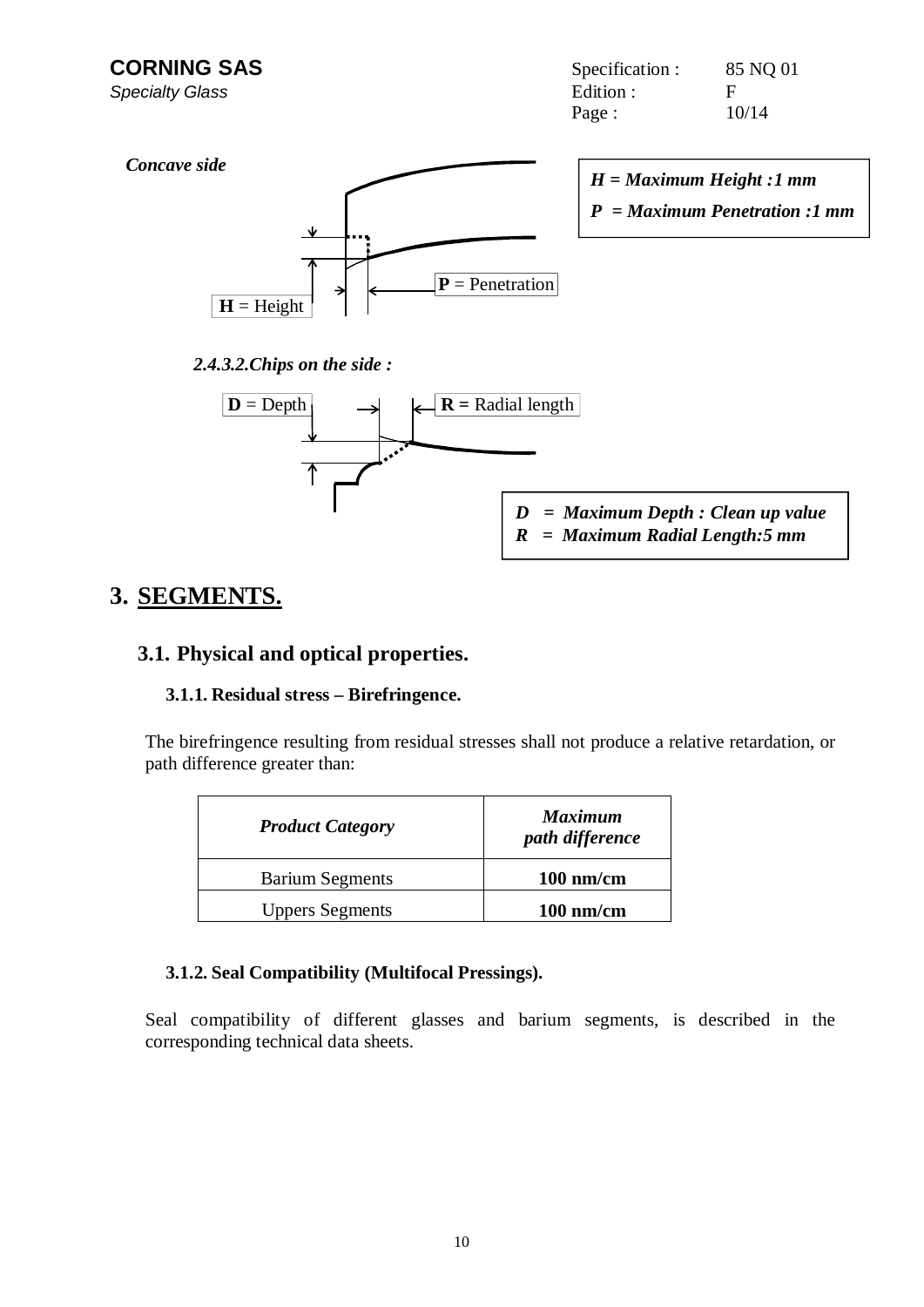| Specification : | 85 NQ 01 |
|-----------------|----------|
| Edition :       | F        |
| Page :          | 11/14    |

#### **3.1.3. Refractive Index.**

The nominal value of the refractive index  $n_d$ , for the helium line, ( $\lambda = 587.6$  nm), is specified in the product technical data sheet. Tolerances are as follow :

| <b>Product Category</b>           | <i>Tolerances</i> |
|-----------------------------------|-------------------|
| <b>Upper Segment Standard</b>     | $+/- 0.00020$     |
| <b>Upper Segment Photochromic</b> | $+/-$ 0.00025     |
| <b>Barium Segments</b>            | $+/-$ 0.00150     |

For Segment glasses, the refractive index value is determined for an annealing rate of 1°C/minute.

# **3.2. Material quality.**

#### **3.2.1. Solid or Gaseous Inclusions.**

Solid or gaseous inclusions, larger than 0.06 mm, and located below the maximum penetration are not allowed.

In a given lot, the maximum allowed percentage of defective units for inclusions, is 1.5 %.

#### **3.2.2. Striae.**

Glass heterogeneity caused by a rapid change of refractive index are not allowed when inspected through the direction of use.

#### **3.2.3. Visual Aspect**



Defect types : - chips

- checks
- incrustations
- folds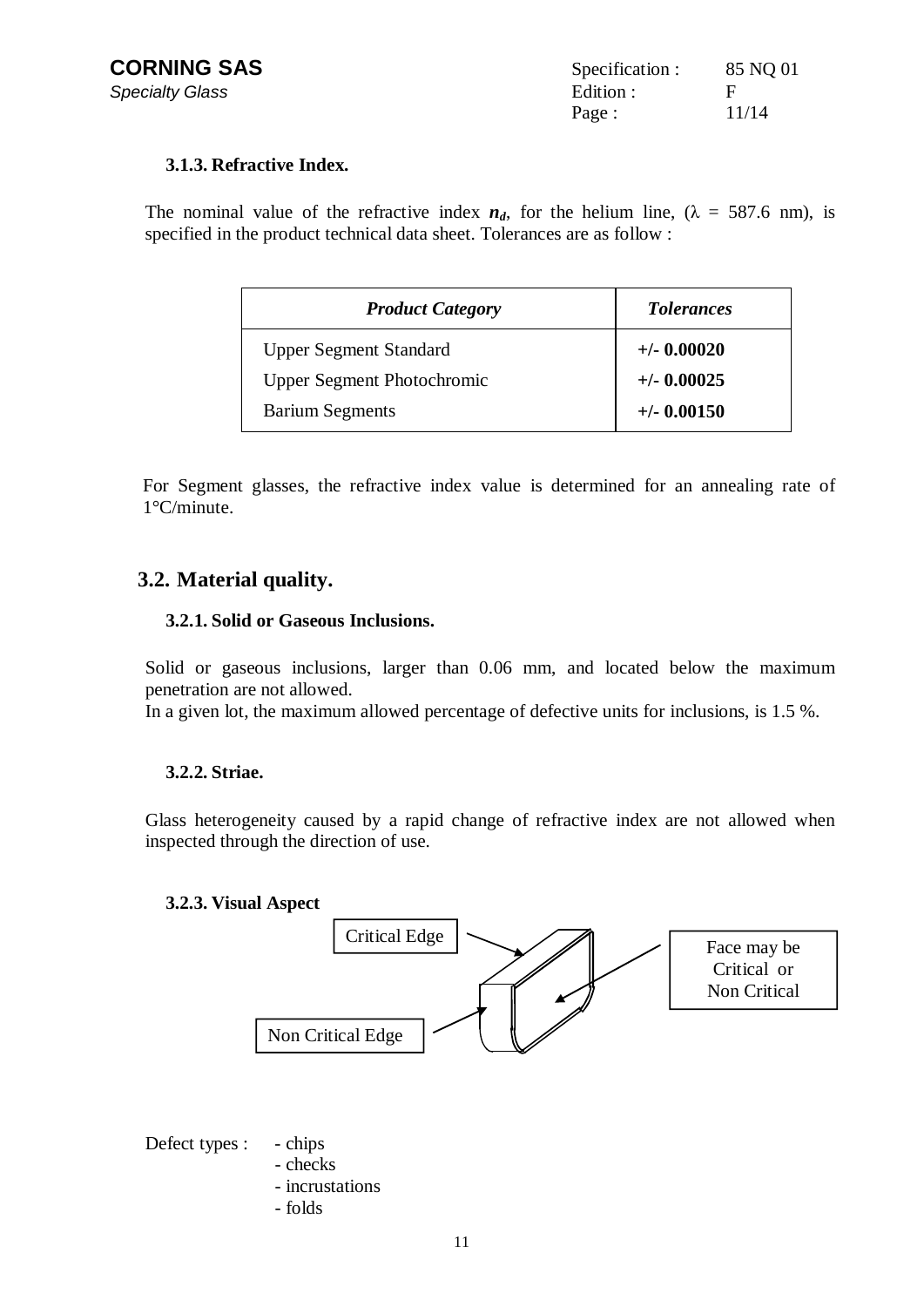|                          | <b>Maximum</b> penetration |
|--------------------------|----------------------------|
| Critical Edges and Faces | $0.4 \text{ mm}$           |
| Non Critical Edges       | $1.0 \text{ mm}$           |

#### **3.3. Dimensions (Segments).**

#### **3.3.1. Surface Flatness.**

No bump allowed

#### **3.3.2. Thickness.**

Tolerance applied to edge thickness is: - 0.0/+ 0.5 mm.

The minimum thickness at any point of the segment must not be less than 0.5 mm, below the minimum specified edge thickness. This does not apply to the area for recessed marking.

#### **3.3.3. Warp.**

Warp is measured by placing a feeler gage equal to the limit allowed on one side. The amount of warp is the value measured on the other side.



*Specification* : 0.20 mm max.

#### **3.3.4. Critical Edge Flatness or Clean Up.**

Maximum value shall be  $\leq 0.4$  mm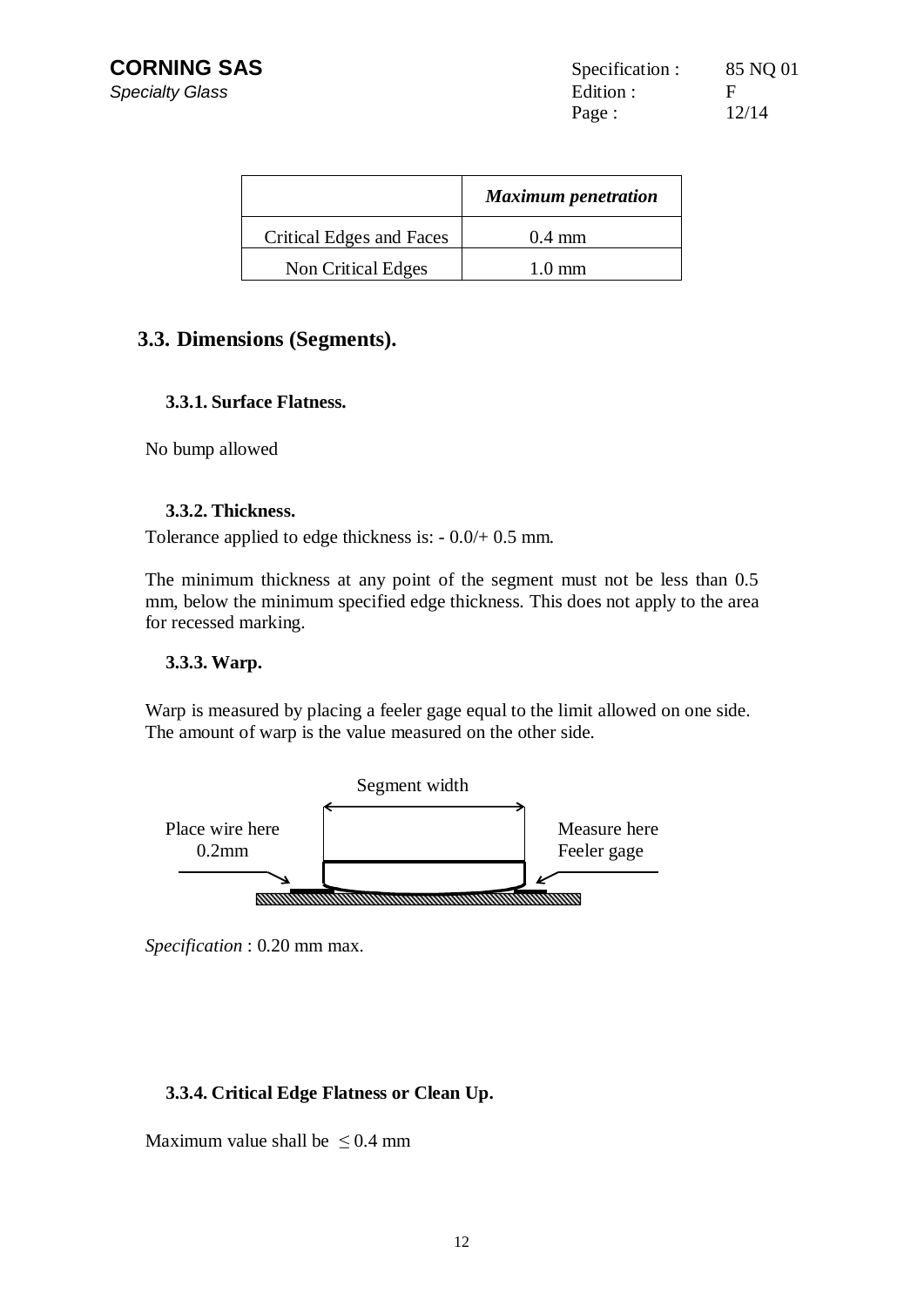| Specification : | 85 NQ 01 |
|-----------------|----------|
| Edition :       | Е        |
| Page :          | 13/14    |

**3.3.5. Fins.** 

*3.3.5.1.Vertical Fins* 

0.15 mm Maxi

#### *3.3.5.2.Horizontal Fins*

Allowed 0.1 mm Max.

### **3.4.Dimensions (Buttons).**

**3.4.1. Fins.** 

*3.4.1.1.Vertical Fins* 

Fins over the faces are allowed up to 0.15 mm.



*3.4.1.2.Horizontal Fins* 

Allowed 0.10 mm Max.



**3.4.2. Flatness.** 

0.30 mm